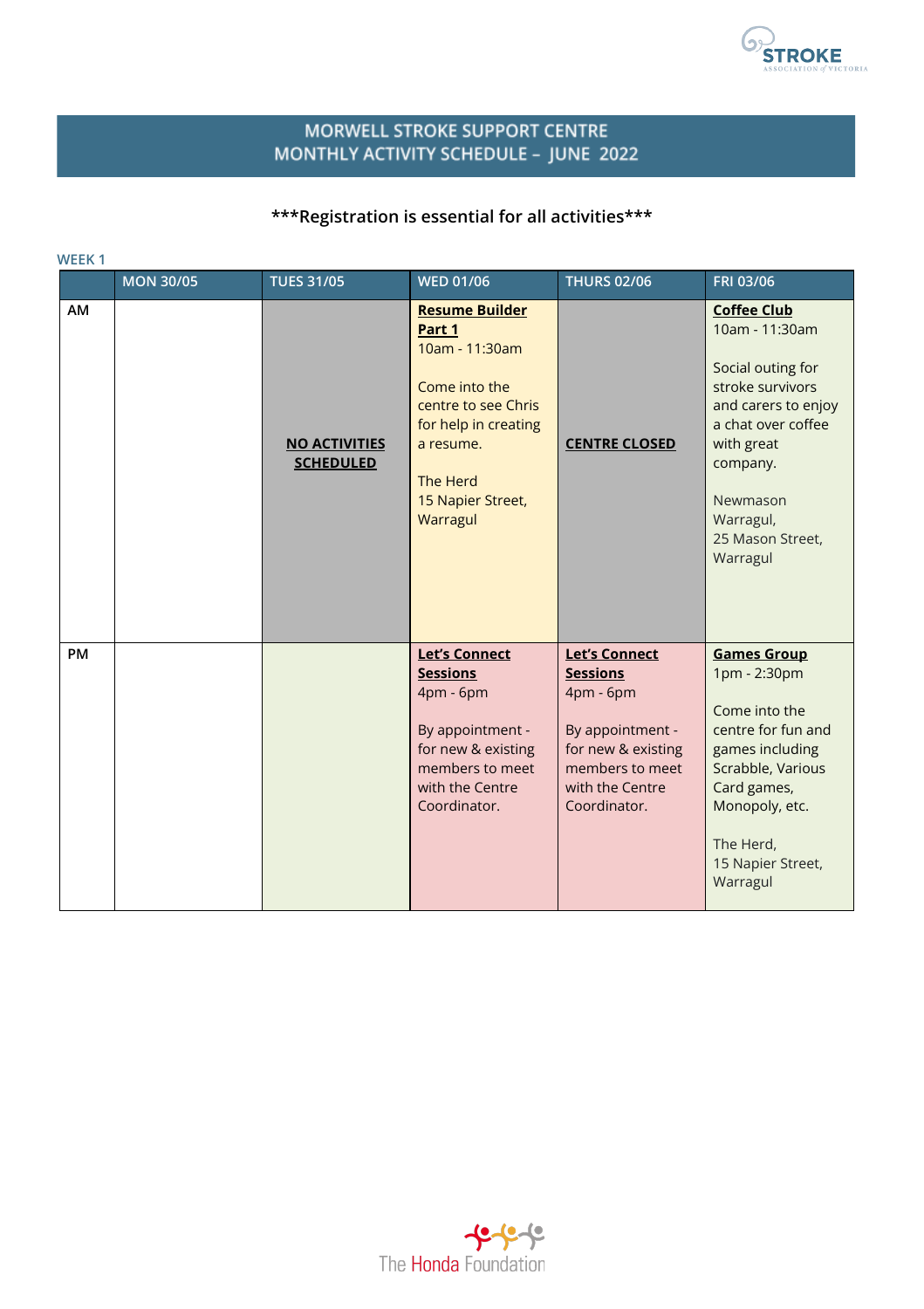

| <b>WEEK2</b> |                                                                                                                                                                                                                                                                            |                                                                                                                                                                                                                                                                                                                                                                                                                                                                                                      |                                                                                                                                                                                    |                                                                                                                                                      |                                                                                                                                                                                                                                                                                                                                                                 |
|--------------|----------------------------------------------------------------------------------------------------------------------------------------------------------------------------------------------------------------------------------------------------------------------------|------------------------------------------------------------------------------------------------------------------------------------------------------------------------------------------------------------------------------------------------------------------------------------------------------------------------------------------------------------------------------------------------------------------------------------------------------------------------------------------------------|------------------------------------------------------------------------------------------------------------------------------------------------------------------------------------|------------------------------------------------------------------------------------------------------------------------------------------------------|-----------------------------------------------------------------------------------------------------------------------------------------------------------------------------------------------------------------------------------------------------------------------------------------------------------------------------------------------------------------|
|              | <b>MON 06/06</b>                                                                                                                                                                                                                                                           | <b>TUES 07/06</b>                                                                                                                                                                                                                                                                                                                                                                                                                                                                                    | <b>WED 08/06</b>                                                                                                                                                                   | <b>THURS 09/06</b>                                                                                                                                   | FRI 10/06                                                                                                                                                                                                                                                                                                                                                       |
| AM           | <b>Womens Stroke</b><br><b>Support Group</b><br>9:45am - 11:15am<br>Women<br>supporting women<br>- a safe space<br>where<br>female stroke<br>survivors and<br>carers can come<br>together to<br>provide each other<br>with emotional<br>support & mutual<br>understanding. | Coffee Club<br>10am - 11:30am<br>Social outing for<br>stroke survivors<br>and carers to enjoy<br>a chat over coffee<br>with great<br>company.<br>Tommy Brock Cafe,<br>11-15 Kirk Street,<br>Moe                                                                                                                                                                                                                                                                                                      | <b>Resume Builder</b><br>Part 2<br>10am - 11.30am<br>Come into the<br>centre to see Chris<br>for help in creating<br>a resume.<br><b>The Herd</b><br>15 Napier Street,<br>Warragul | <b>CENTRE CLOSED</b>                                                                                                                                 | <b>Movie Group</b><br>Jurassic<br><b>World-Dominion</b><br>11:45am - 2:45pm<br>Come along for a<br>Jurassic movie<br>session with other<br>Stroke Survivors.<br><b>Village Cinemas</b><br>Morwell,<br>Princes Drive,<br>Morwell<br>Located on the<br>outside of Mid<br><b>Valley Shopping</b><br>Centre.<br><b>Registration is</b><br>essential 0493 465<br>142 |
| PM           | <b>Let's Connect</b><br><b>Sessions</b><br>1pm - 4:30pm<br>By appointment -<br>for new & existing<br>members to meet<br>with the Centre<br>Coordinator.                                                                                                                    | <b>Morwell Stroke</b><br><b>Support Group</b><br><b>Meeting</b><br>1:30pm - 3pm<br><b>Guest Speaker Janet</b><br>May from Lartrobe<br>Regional Health-<br><b>Stroke Coordinator</b><br>Federation<br>University Churchill,<br>Northways Road,<br>Churchill,<br>Building 5N, Room<br>158<br><b>Warragul Stroke</b><br><b>Support Group</b><br><b>Meeting</b><br>$1pm - 3pm$<br>Guest speaker from<br><b>Australian Hearing</b><br>Warragul<br>Community House,<br>138 Normanby<br>Street,<br>Warragul | <b>Let's Connect</b><br><b>Sessions</b><br>4pm - 6pm<br>By appointment -<br>for new & existing<br>members to meet<br>with the Centre<br>Coordinator.                               | <b>Let's Connect</b><br><b>Sessions</b><br>4pm - 6pm<br>By appointment -<br>for new & existing<br>members to meet<br>with the Centre<br>Coordinator. | <b>Let's Connect</b><br><b>Sessions</b><br>4pm - 5:30pm<br>By appointment -<br>for new & existing<br>members to meet<br>with the Centre<br>Coordinator.                                                                                                                                                                                                         |

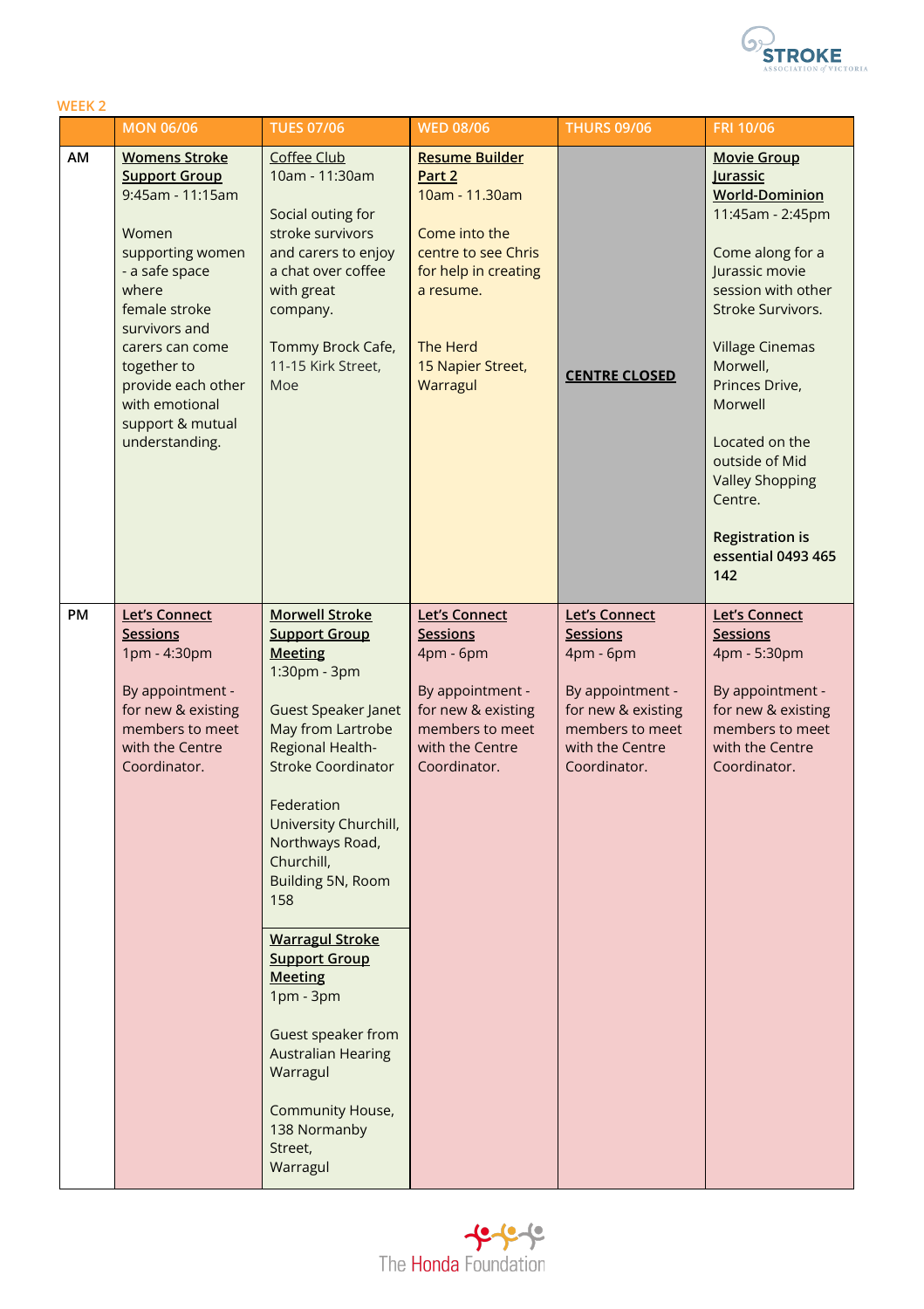

| <b>WEEK3</b> |                                                |                                                                                                                                                                                                               |                                                                                                                                                                                                                                          |                                                                                                                                                      |                                                                                                                                                                                                     |  |  |
|--------------|------------------------------------------------|---------------------------------------------------------------------------------------------------------------------------------------------------------------------------------------------------------------|------------------------------------------------------------------------------------------------------------------------------------------------------------------------------------------------------------------------------------------|------------------------------------------------------------------------------------------------------------------------------------------------------|-----------------------------------------------------------------------------------------------------------------------------------------------------------------------------------------------------|--|--|
|              | <b>MON 13/06</b>                               | <b>TUES 14/06</b>                                                                                                                                                                                             | <b>WED 15/06</b>                                                                                                                                                                                                                         | <b>THURS 16/06</b>                                                                                                                                   | FRI 17/06                                                                                                                                                                                           |  |  |
| AM           | <b>CENTRE CLOSED</b><br><b>QUEENS BIRTHDAY</b> | <b>Coffee Club</b><br>10am - 11:30am<br>Social outing for<br>stroke survivors<br>and carers to enjoy<br>a chat over coffee<br>with great<br>company.<br>Newmason<br>Warragul,<br>25 Mason Street,<br>Warragul | <b>Create a SEEK</b><br><b>Profile and Job</b><br>email preferences<br>10am - 11:30am<br>Create an online<br>applicant profile,<br>attach a resume and<br>create job email<br>preferences.<br>The Herd,<br>15 Napier Street,<br>Warragul | <b>CENTRE CLOSED</b>                                                                                                                                 | <b>Games Group</b><br>1:45pm - 3:15pm<br>Come into the<br>centre for fun and<br>games including<br>Scrabble, Various<br>Card games,<br>Monopoly, etc.<br>The Herd,<br>15 Napier Street,<br>Warragul |  |  |
| <b>PM</b>    | <b>PUBLIC HOLIDAY</b>                          | <b>Let's Connect</b><br><b>Sessions</b><br>$2pm - 4pm$<br>By appointment -<br>for new & existing<br>members to meet<br>with the Centre<br>Coordinator.                                                        | <b>Let's Connect</b><br><b>Sessions</b><br>4pm - 6pm<br>By appointment - for<br>new & existing<br>members to meet<br>with the Centre<br>Coordinator.                                                                                     | <b>Let's Connect</b><br><b>Sessions</b><br>4pm - 6pm<br>By appointment -<br>for new & existing<br>members to meet<br>with the Centre<br>Coordinator. | <b>Coffee Club</b><br>12pm - 1:30pm<br>Social outing for<br>stroke survivors and<br>carers to enjoy a<br>chat over coffee<br>with great company.<br>Tommy Brock Cafe,<br>11-15 Kirk Street,<br>Moe  |  |  |

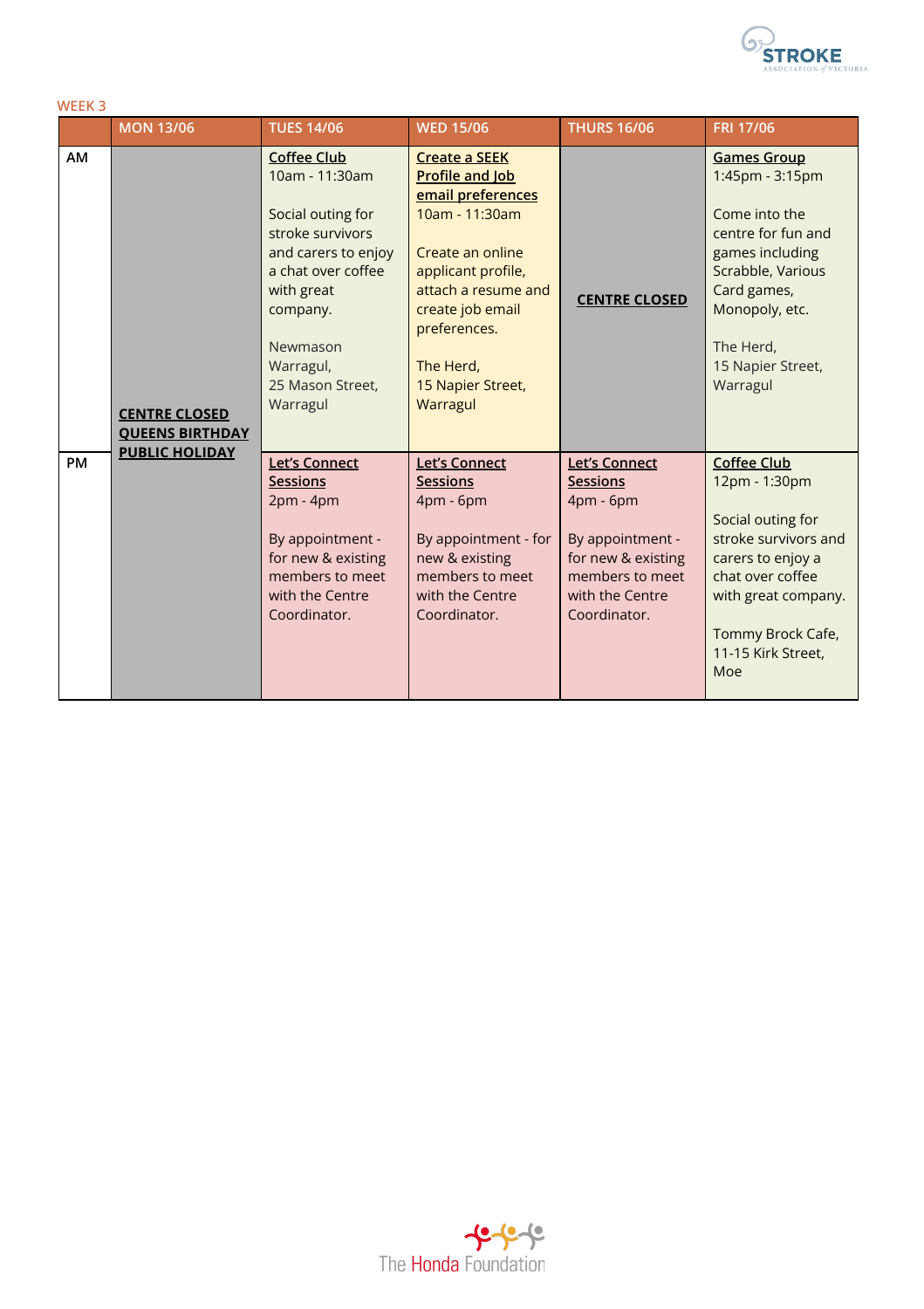

| WEEK4     |                                                                                                                                                                                                                                                              |                                                                                                                                                                                                               |                                                                                                                                                      |                                                                                                                                                      |                                                                                                                                                                                                                                   |  |
|-----------|--------------------------------------------------------------------------------------------------------------------------------------------------------------------------------------------------------------------------------------------------------------|---------------------------------------------------------------------------------------------------------------------------------------------------------------------------------------------------------------|------------------------------------------------------------------------------------------------------------------------------------------------------|------------------------------------------------------------------------------------------------------------------------------------------------------|-----------------------------------------------------------------------------------------------------------------------------------------------------------------------------------------------------------------------------------|--|
|           | <b>MON 20/06</b>                                                                                                                                                                                                                                             | <b>TUES 21/06</b>                                                                                                                                                                                             | <b>WED 22/06</b>                                                                                                                                     | <b>THURS 23/06</b>                                                                                                                                   | FRI 24/06                                                                                                                                                                                                                         |  |
| AM        | <b>Mens Stroke</b><br><b>Support Group</b><br>9:45am - 11:15am<br>Men supporting<br>men - a safe space<br>where male stroke<br>survivors and<br>carers can come<br>together to provide<br>each other with<br>emotional support<br>& mutual<br>understanding. | <b>Coffee Club</b><br>10am - 11:30am<br>Social outing for<br>stroke survivors<br>and carers to enjoy<br>a chat over coffee<br>with great<br>company.<br>Newmason<br>Warragul,<br>25 Mason Street,<br>Warragul | Create a Linkedin<br><b>Profile</b><br>10am - 11:30am<br>Create an online<br>employee peer<br>profile.<br>The Herd,<br>15 Napier Street,<br>Warragul | <b>CENTRE CLOSED</b>                                                                                                                                 | <b>Gippsland Region</b><br><b>Combined Stroke</b><br><b>Support Centre</b><br>Lunch<br>1pm<br>Turfside Bistro,<br>Moe Racing Club,<br>Waterloo Road,<br>Moe<br><b>Registration is</b><br>essential for venue<br>booking purposes. |  |
| <b>PM</b> | <b>Let's Connect</b><br><b>Sessions</b><br>1pm - 4:30pm<br>By appointment -<br>for new & existing<br>members to meet<br>with the Centre<br>Coordinator.                                                                                                      | <b>Warragul Stroke</b><br><b>Support Group</b><br><b>Meeting</b><br>$1pm - 3pm$<br>Warragul<br>Community House,<br>138 Normanby<br>Street,<br>Warragul                                                        | <b>Let's Connect</b><br><b>Sessions</b><br>4pm - 6pm<br>By appointment -<br>for new & existing<br>members to meet<br>with the Centre<br>Coordinator. | <b>Let's Connect</b><br><b>Sessions</b><br>4pm - 6pm<br>By appointment -<br>for new & existing<br>members to meet<br>with the Centre<br>Coordinator. | <b>Let's Connect</b><br><b>Sessions</b><br>3pm - 5pm<br>By appointment -<br>for new & existing<br>members to meet<br>with the Centre<br>Coordinator.                                                                              |  |